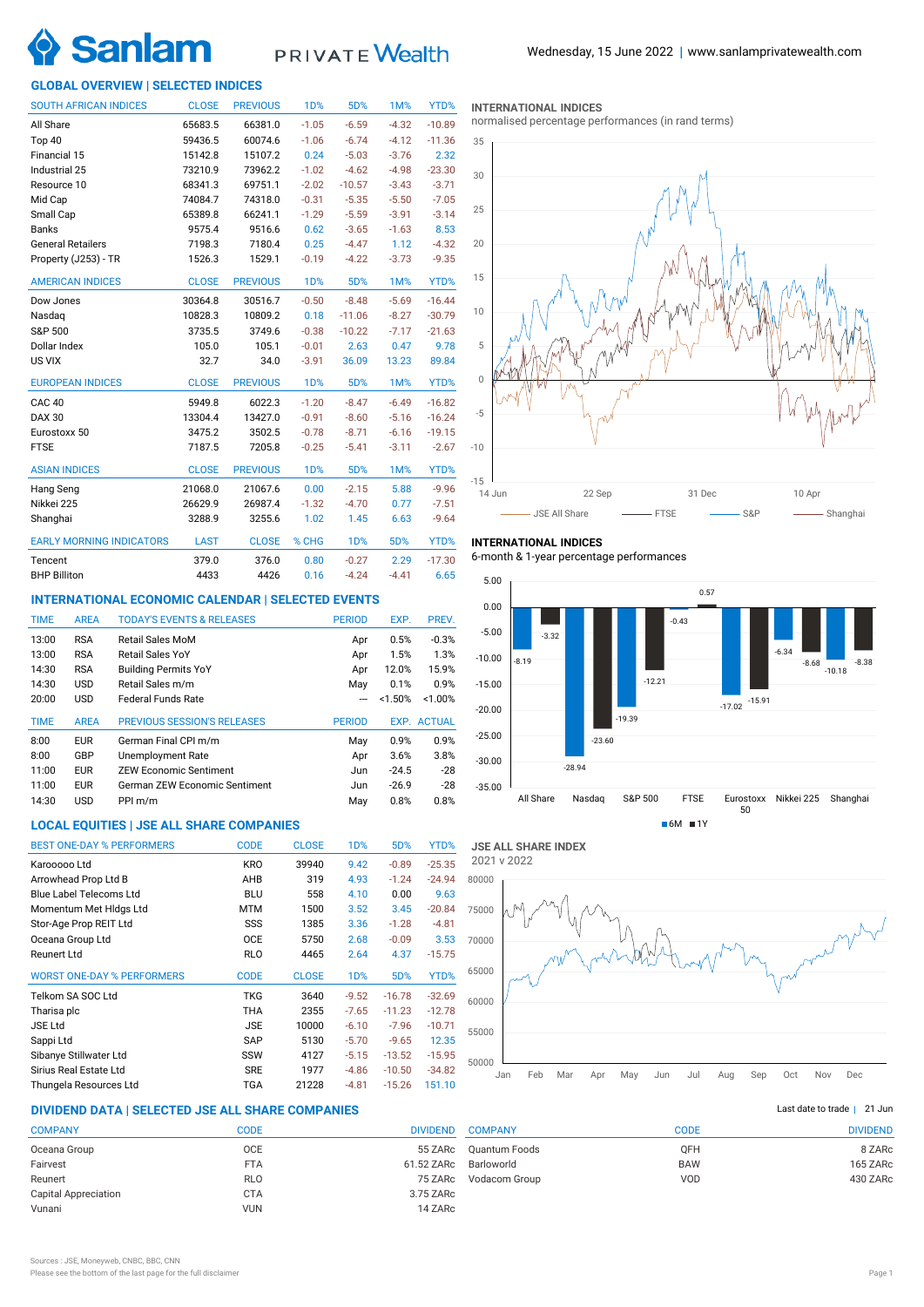| <b>COMPANY</b>                      | <b>CLOSE</b> | <b>PREVIOUS</b> | <b>1D%</b> | 5D%      | 1M%      | YTD%     |
|-------------------------------------|--------------|-----------------|------------|----------|----------|----------|
| Absa Group                          | 16243        | 16006           | 1.48       | $-3.56$  | $-3.01$  | 6.48     |
| Anglo                               | 66766        | 68711           | $-2.83$    | $-13.76$ | 2.72     | 2.45     |
| Angloplat                           | 139593       | 144278          | $-3.25$    | $-12.73$ | $-15.31$ | $-23.16$ |
| Anglo Gold Ashanti                  | 25389        | 25954           | $-2.18$    | $-4.93$  | $-8.31$  | $-22.76$ |
| Anheuser-Busch Inbev                | 82399        | 83100           | $-0.84$    | $-4.06$  | $-8.06$  | $-14.41$ |
| <b>Bhp Group Plc</b>                | 48277        | 48534           | $-0.53$    | $-8.20$  | $-5.93$  | 1.77     |
| <b>Bid Corp</b>                     | 31600        | 31505           | 0.30       | $-3.64$  | $-4.31$  | $-3.20$  |
| <b>British American Tobacco Plo</b> | 67788        | 67878           | $-0.13$    | $-1.52$  | 0.18     | 15.70    |
| Compagnie Financiere                | 16004        | 16384           | $-2.32$    | $-9.10$  | $-7.10$  | $-33.69$ |
| Capitec                             | 205090       | 204521          | 0.28       | $-0.80$  | $-3.26$  | 0.54     |
| Discovery                           | 13010        | 13085           | $-0.57$    | $-6.05$  | $-6.64$  | $-9.38$  |
| Firstrand                           | 6486         | 6520            | $-0.52$    | $-6.37$  | $-3.28$  | 6.68     |
| Goldfields                          | 15023        | 15148           | $-0.83$    | 1.92     | $-18.75$ | $-13.73$ |
| Glencore Plc                        | 9351         | 9436            | $-0.90$    | $-10.77$ | 2.47     | 15.23    |
| Implats                             | 16976        | 17102           | $-0.74$    | $-12.44$ | $-14.51$ | $-24.55$ |
| Kumba Iron Ore                      | 53805        | 55813           | $-3.60$    | $-10.33$ | 14.01    | 16.94    |
| Mondi Plc                           | 27739        | 28182           | $-1.57$    | $-6.97$  | $-9.79$  | $-29.80$ |
| Mtn Group                           | 14005        | 14325           | $-2.23$    | $-8.52$  | $-17.98$ | $-17.96$ |
| Naspers -N                          | 174000       | 174036          | $-0.02$    | 3.90     | 8.44     | $-29.61$ |
| Prosus Nv                           | 80030        | 80414           | $-0.48$    | 1.43     | 8.95     | $-38.90$ |
| Stanbank                            | 15929        | 15552           | 2.42       | $-1.95$  | $-1.48$  | 13.77    |
| Shoprite                            | 20920        | 20998           | $-0.37$    | $-0.33$  | $-6.48$  | 0.15     |
| Sanlam                              | 5455         | 5523            | $-1.23$    | $-12.12$ | $-12.17$ | $-8.10$  |
| Sasol                               | 40332        | 40220           | 0.28       | $-5.72$  | 1.98     | 55.72    |
| Sibanye Stillwater                  | 4127         | 4351            | $-5.15$    | $-13.52$ | $-11.29$ | $-15.95$ |
| Vodacom Group                       | 13389        | 13345           | 0.33       | $-4.60$  | $-8.42$  | $-0.54$  |

#### **LOCAL INDICES**

1-year & 3-year percentage performances



 $1Y = 3Y$ 

#### **EXPECTED COMPANY REPORTING SCHEDULE**

| <b>COMPANY</b>      | <b>CODE</b> | <b>RELEASE</b> | <b>DATE</b> |
|---------------------|-------------|----------------|-------------|
| Omnia Holdings      | <b>OMN</b>  | Final          | 20 Jun      |
| Naspers             | <b>NPN</b>  | Final          | 21 Jun      |
| <b>PPC</b>          | <b>PPC</b>  | Final          | 21 Jun      |
| <b>RMB Holdings</b> | <b>RMH</b>  | Final          | 22 Jun      |
| <b>Brait</b>        | <b>BAT</b>  | Final          | 24 Jun      |

### **BANK AND OTHER SELECTED PREFERENCE SHARES**

| <b>COMPANY</b>          | <b>CODE</b> | <b>CLOSE</b> | <b>CLEAN YIELD</b> | APPROX. NXT. LDT |
|-------------------------|-------------|--------------|--------------------|------------------|
| <b>Investec Limited</b> | <b>INPR</b> | 9500         | 6.90               | 08 Jun '23       |
| Standard Bank           | <b>SBPP</b> | 8767         | 7.11               | 07 Sep '22       |
| Firstrand Bank          | <b>FSRP</b> | 9400         | 6.76               | 24 Aug '22       |
| Absa                    | <b>ABSP</b> | 84500        | 6.88               | 14 Sep '22       |
| Capitec                 | CPIP        | 10500        | 6.33               | 14 Sep '22       |
| Steinhoff               | <b>SHFF</b> | 7801         | 8.87               | 19 Oct '22       |
| Grindrod                | GNDP        | 9000         | 8.76               | 20 Sep '22       |
| Netcare                 | <b>NTCP</b> | 8100         | 8.33               | 02 Nov '22       |
| Discovery               | <b>DSBP</b> | 9507         | 8.76               | 20 Sep '22       |
| Invicta                 | <b>IVTP</b> | 8700         | 10.66              | 22 Jun '22       |

#### SELECTED HEADLINES

On the stock market yesterday, local indices lost over 1% as investors continued to worry about an aggressive rate hike from the Federal Reserve on Wednesday. The broader All-Share index slipped to an eight-month low. Telkom led the fallers, down 9.5% after the majority state-owned operator reported lower-than-expected free cash flow and cut its medium-term revenue and profit guidance.



#### **SENS ANNOUNCEMENTS**

SELECTED HEADLINES

#### **TELKOM SA SOC LIMITED – Group annual results**

Notwithstanding the challenging operating environment that persisted in the year, Telkom grew its earnings with underlying HEPS and BEPS increasing by 2.5%\* and 1.4%\*, respectively. This performance was boosted by our lower finance charges and fair value movements compared to the prior year and resilient Group EBITDA. Underlying Group EBITDA was relatively flat, decreasing by 0.5%\* to R 11 908 million, despite a 1.1% decline in Group revenue of R42 756 million. Group revenue declined marginally by 1.1% to R42 756 million, this was supported by the growth in the Mobile business, offset by the decline in the fixed and IT businesses which remain under pressure due to the challenging operating environment and a decline in the fixed business as customers migrate to modern technologies such as fibre and LTE. Although these businesses' top-line declined compared to the prior year, the rate of decline improved compared to the first half of the year. The stability in the fixed business is attributable to a slowdown in fixed voice churn and an increase in usage as there was improved economic activity in the year compared to the prior year. FY2022 was a reset year following changes in the global market, regulatory environment, intense competitive landscape and a weak macroenvironment. We reviewed our Group strategy and five strategic pillars, namely portfolio diversification, integrated solutions, victory in broadband, operational efficiency and technology innovation (PIVOT). We concluded that, our strategy framework remains relevant. Our broadband-led strategy is the backbone of our PIVOT strategy. Over the past few years, Telkom invested in 5G infrastructure assets, and these set us apart from our competitors. In some of our businesses, we want to strengthen scale and capability to drive growth. Here, we are exploring local and international partnerships.

#### Move | -9.52% Open | 4059c Close | 3640c High | 4059c Low | 3614c

#### **STANDARD BANK GROUP LIMITED – Voluntary trading update**

In the five months to 31 May 2022 (5M22 or the current period), the group recorded low double digit revenue growth. A larger average balance sheet and higher interest rates drove low-teen net interest income growth. A growing client franchise and higher client activity (fewer Covidrelated restrictions in 5M22 than in 5M21) drove higher transactional turnover and supported mid-single digit growth in banking fees. Higher insurance premiums and lower pandemicrelated claims were partially offset by higher short-term insurance claims. The latter was driven by inclement weather and floods in KwaZulu Natal, South Africa. Trading revenue grew midteens supported by continued client activity; this is off a high base in the five months to 31 May 2021 (5M21 or the prior period) and ahead of expectations. The group's capital and liquidity levels remain strong. The group's common equity tier 1 ratio was 13.5% as at 31 March 2022. Group return on equity (ROE) for the period was close to group cost of equity (FY21 cost of equity was 14.7%). Shareholders are advised that Standard Bank Group's headline earnings per share (HEPS) and earnings per share (EPS) for the six-month period ending 30 June 2022 are expected to be more than 20% higher than the reported HEPS and EPS for the comparable period (1H21 HEPS: 721.4 cents, 1H21 EPS: 717.4 cents). We will provide a more specific guidance range once there is reasonable certainty regarding the extent of the increase in earnings

Move | 2.42% Open | 15730c Close | 15929c High | 16200c Low | 15730c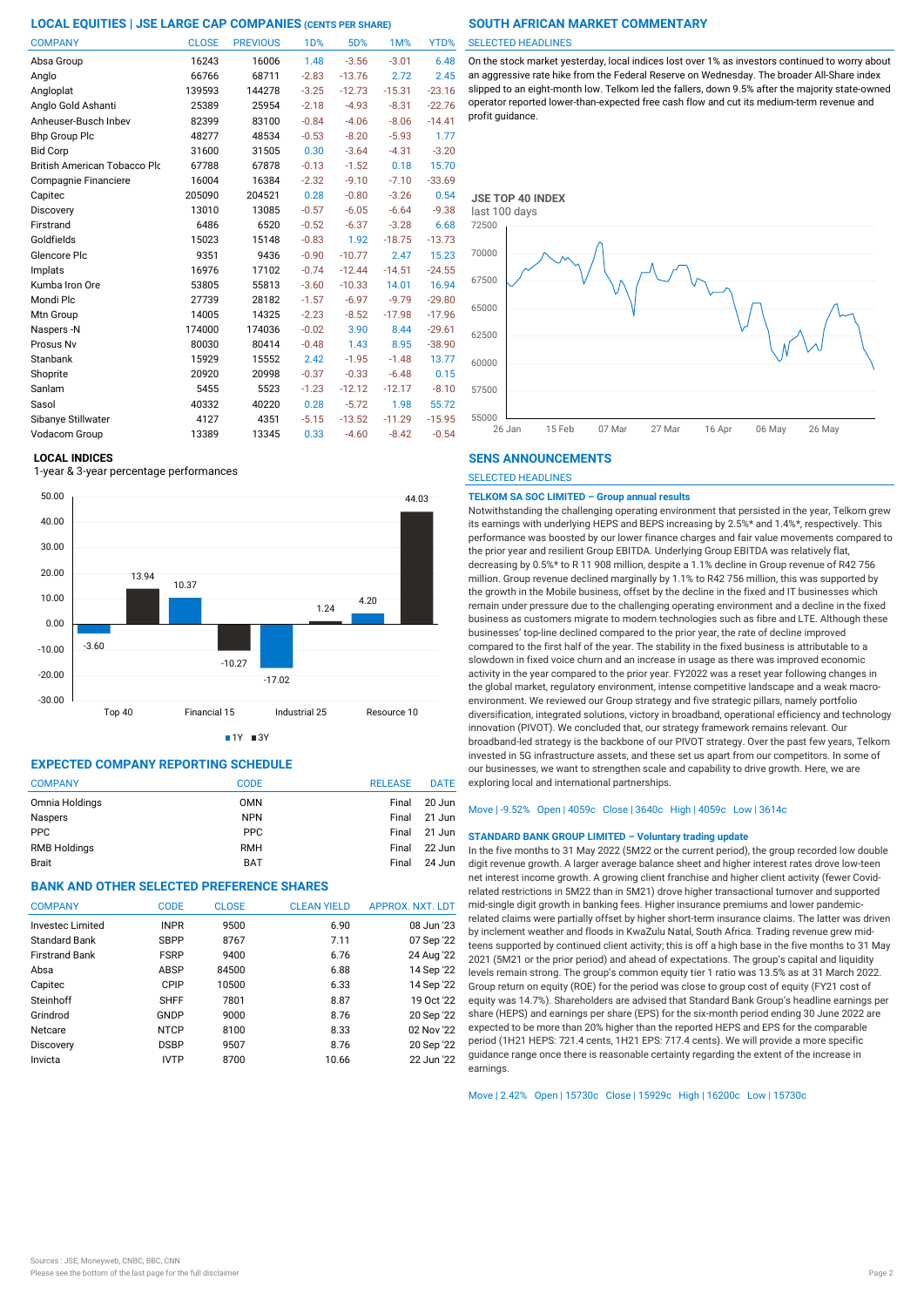#### **LOCAL EQUITIES | JSE MID CAP COMPANIES (CENTS PER SHARE) LOCAL EQUITIES | JSE SMALL CAP COMPANIES (CENTS PER SHARE)**

| <b>COMPANY</b>                   | <b>CODE</b> | <b>CLOSE</b> | <b>PREVIOUS</b> | 1 <sub>D</sub> % | 1M%      | YTD%     | <b>COMPANY</b>               | <b>CODE</b>              | <b>CLOSE</b> | <b>PREVIOUS</b> | 1D%     | 1M%                | YTD%     |
|----------------------------------|-------------|--------------|-----------------|------------------|----------|----------|------------------------------|--------------------------|--------------|-----------------|---------|--------------------|----------|
| Aspen                            | <b>APN</b>  | 13897        | 13781           | 0.84             | $-11.88$ | $-38.08$ | Advtech                      | ADH                      | 1787         | 1785            | 0.11    | 2.29               | 1.65     |
| African Rainbow                  | ARI         | 21850        | 22471           | $-2.76$          | $-8.99$  | $-5.50$  | Altron                       | AEL                      | 806          | 820             | $-1.71$ | $-5.18$            | $-11.91$ |
| Avi                              | AVI         | 6421         | 6405            | 0.25             | $-0.48$  | $-13.11$ | Aeci                         | <b>AFE</b>               | 9712         | 9862            | $-1.52$ | $-3.58$            | $-13.29$ |
| Barworld                         | <b>BAW</b>  | 8955         | 9032            | $-0.85$          | $-15.43$ | $-40.45$ | <b>Alexander Forbes</b>      | AFH                      | 430          | 419             | 2.63    | $-6.11$            | $-4.23$  |
| <b>Bidvest Group</b>             | <b>BVT</b>  | 21099        | 20946           | 0.73             | 1.50     | 11.37    | Afrimat                      | AFT                      | 5570         | 5710            | $-2.45$ | $-4.05$            | $-3.01$  |
| Capco                            | CCO         | 2870         | 2923            | $-1.81$          | $-10.26$ | $-20.78$ | Arrowhead Prop.              | AHB                      | 319          | 304             | 4.93    | $-1.54$            | $-24.94$ |
| Clicks Group                     | CLS         | 28060        | 27987           | 0.26             | $-4.62$  | $-11.07$ | African Rainbow Cap.         | AIL                      | 635          | 630             | 0.79    | $-3.50$            | $-6.62$  |
| Coronation                       | <b>CML</b>  | 3327         | 3260            | 2.06             | $-14.69$ | $-36.68$ | Adcock Ingram                | AIP                      | 5330         | 5429            | $-1.82$ | 1.49               | 5.65     |
| Dis-Chem                         | <b>DCP</b>  | 3177         | 3197            | $-0.63$          | $-9.82$  | $-10.30$ | Astral                       | ARL                      | 18530        | 18530           | 0.00    | 20.64              | 7.33     |
| Distell Group                    | DGH         | 17300        | 17325           | $-0.14$          | 0.16     | 2.49     | Attacq                       | ATT                      | 586          | 595             | $-1.51$ | $-9.98$            | $-26.66$ |
| Drdgold                          | <b>DRD</b>  | 1007         | 1013            | $-0.59$          | $-3.36$  | $-23.71$ | <b>Brait</b>                 | <b>BAT</b>               | 439          | 433             | 1.39    | 13.44              | $-2.88$  |
| Exxaro Resources                 | <b>EXX</b>  | 19953        | 20002           | $-0.24$          | $-2.86$  | 30.52    | <b>Blue Label Telecoms</b>   | <b>BLU</b>               | 558          | 536             | 4.10    | 22.64              | 9.63     |
| Fortress Reit A                  | FFA         | 1206         | 1230            | $-1.95$          | 2.20     | $-3.52$  | <b>Bytes Technology</b>      | <b>BYI</b>               | 7777         | 7935            | $-1.99$ | $-9.17$            | $-36.28$ |
| Fortress Reit B                  | <b>FFB</b>  | 386          | 377             | 2.39             | 4.32     | 18.77    | City Lodge Hotels            | <b>CLH</b>               | 402          | 402             | 0.00    | $-10.47$           | $-25.69$ |
| Growthpoint                      | GRT         | 1302         | 1280            | 1.72             | $-4.82$  | $-15.29$ | Curro                        | COH                      | 950          | 942             | 0.85    | $-3.65$            | $-23.69$ |
| Harmony Gold                     | <b>HAR</b>  | 4972         | 5051            | $-1.56$          | $-10.80$ | $-25.35$ | Cashbuild                    | <b>CSB</b>               | 26210        | 26257           | $-0.18$ | $-4.30$            | 0.43     |
| Investec                         | INL         | 9030         | 9032            | $-0.02$          | $-1.07$  | 3.14     | Datatec                      | <b>DTC</b>               | 3563         | 3680            | $-3.18$ | $-11.61$           | $-7.45$  |
| Investec                         | <b>INP</b>  | 8963         | 8905            | 0.65             | 0.00     | 3.39     | Emira                        | <b>EMI</b>               | 927          | 923             | 0.43    | $-1.59$            | $-2.42$  |
| Italtile                         | <b>ITE</b>  | 1399         | 1401            | $-0.14$          | $-10.03$ | $-16.73$ | Epp N.V                      | EPP                      | 1236         | 1236            | 0.00    | 0.00               | 5.19     |
| Libhold                          | LBH         | 10422        | 10422           | 0.00             | 0.00     | 10.24    | <b>Equites Property Fund</b> | EQU                      | 1811         | 1790            | 1.17    | $-9.45$            | $-21.23$ |
| Life Healthcare                  | <b>LHC</b>  | 1741         | 1773            | $-1.80$          | $-13.12$ | $-27.55$ | <b>Famous Brands</b>         | <b>FBR</b>               | 6125         | 6130            | $-0.08$ | $-2.00$            | $-21.64$ |
| Multichoice Group                | <b>MCG</b>  | 11824        | 12345           | $-4.22$          | $-10.42$ | $-3.11$  | Grindrod                     | GND                      | 858          | 858             | 0.00    | 30.99              | 73.33    |
| Mediclinic Int.                  | MEI         | 8575         | 8548            | 0.32             | 20.35    | 25.99    | Hci                          | HCI                      | 15513        | 15802           | $-1.83$ | $-14.28$           | 109.64   |
| Montauk Renewables               | <b>MKR</b>  | 20786        | 20517           | 1.31             | 9.69     | 20.85    | Hudaco                       | HDC                      | 14804        | 14991           | $-1.25$ | 5.07               | 12.28    |
| Mr Price Group                   | <b>MRP</b>  | 18882        | 18640           | 1.30             | $-8.35$  | $-5.35$  | Hammerson Plc                | <b>HMN</b>               | 442          | 452             | $-2.21$ | $-16.60$           | $-38.53$ |
| Momentum                         | <b>MTM</b>  | 1500         | 1449            | 3.52             | $-0.92$  | $-20.84$ | Hyprop                       | <b>HYP</b>               | 3415         | 3520            | $-2.98$ | $-1.67$            | $-8.32$  |
| Ninety One Plc                   | N91         | 3860         | 3878            | $-0.46$          | $-20.35$ | $-32.85$ | Investec Australia Prop.     | <b>IAP</b>               | 2058         | 2090            | $-1.53$ | $-2.51$            | 7.08     |
| Nedbank                          | <b>NED</b>  | 21322        | 21300           | 0.10             | 2.52     | 21.83    | Investec Prop Fund           | IPF                      | 1047         | 1070            | $-2.15$ | $-10.74$           | $-15.56$ |
| Northam Platinum                 | <b>NHM</b>  | 16187        | 16421           | $-1.43$          | $-13.60$ | $-22.74$ | Imperial                     | <b>IPL</b>               | 6595         | 6595            | 0.00    | 0.00               | 3.06     |
| Nepi Rockcastle Plc              | <b>NRP</b>  | 9137         | 9197            | $-0.65$          | $-4.99$  | $-13.80$ | Jse                          | <b>JSE</b>               | 10000        | 10650           | $-6.10$ | $-6.74$            | $-10.71$ |
| Netcare                          | <b>NTC</b>  | 1462         | 1498            | $-2.40$          | $-4.07$  | $-7.93$  | Kap Industrial               | KAP                      | 444          | 444             | 0.00    | $-3.69$            | 1.60     |
| Ninety One                       | NY1         | 3778         | 3784            | $-0.16$          | $-19.41$ | $-33.14$ | Karooooo                     | <b>KRO</b>               | 39940        | 36500           | 9.42    | $-6.02$            | $-25.35$ |
| Old Mutual                       | <b>OMU</b>  | 1145         | 1170            | $-2.14$          | $-5.84$  | $-12.60$ | Psg Konsult                  | <b>KST</b>               | 1115         | 1135            | $-1.76$ | $-14.23$           | $-17.04$ |
| Pik N Pay                        | <b>PIK</b>  | 5480         | 5400            | 1.48             | $-4.48$  | 4.44     | <b>Liberty Two Degrees</b>   | L <sub>2</sub> D         | 393          | 391             | 0.51    | $-4.15$            | $-17.26$ |
| Pepkor                           | PPH         | 1993         | 1986            | 0.35             | $-1.19$  | $-8.95$  | Long4Life                    | L <sub>4</sub> L         | 621          | 621             | 0.00    | 0.98               | 6.34     |
| Psg                              | <b>PSG</b>  | 8814         | 8808            | 0.07             | $-5.75$  | $-1.23$  | Libstar                      | LBR                      | 520          | 517             | 0.58    | $-5.45$            | $-21.80$ |
| Quilter Plc                      | QLT         | 2117         | 2109            | 0.38             | $-14.53$ | $-33.18$ | Lighthouse Capital           | LTE                      | 728          | 731             | $-0.41$ | $-11.54$           | $-19.11$ |
| Rbplapts                         | <b>RBP</b>  | 14410        | 14429           | $-0.13$          | $-6.42$  | $-7.82$  | Massmart                     | <b>MSM</b>               | 3445         | 3450            | $-0.14$ | $-17.98$           | $-43.23$ |
| Redefine                         | <b>RDF</b>  | 377          | 373             | 1.07             | $-11.50$ | $-14.32$ | Mas Real Estate Inc          | <b>MSP</b>               | 1941         | 2000            | $-2.95$ | $-1.42$            | $-7.70$  |
| Remgro                           | REM         | 13195        | 13255           | $-0.45$          | $-5.51$  | 0.61     | Metair                       | <b>MTA</b>               | 2258         | 2363            | $-4.44$ | $-17.50$           | $-17.89$ |
| Resilient Reit                   | <b>RES</b>  | 5284         | 5275            | 0.17             | $-7.82$  | $-11.56$ | Motus                        | <b>MTH</b>               | 11279        | 11432           | $-1.34$ | 1.33               | 2.45     |
| Rand Merchant Inv                | RMI         | 2616         | 2625            | $-0.34$          | $-6.03$  | $-42.09$ | M&R Hold                     | <b>MUR</b>               | 1090         | 1075            | 1.40    | 4.01               | $-23.62$ |
| Reinet Investments Sca           | <b>RNI</b>  | 27390        | 27552           | $-0.59$          | $-15.16$ | $-4.24$  | Oceana                       | <b>OCE</b>               | 5750         | 5600            | 2.68    | 6.48               | 3.53     |
| Sappi                            | <b>SAP</b>  | 5130         | 5440            | $-5.70$          | $-13.07$ | 12.35    | Omnia                        | <b>OMN</b>               | 7397         | 7596            | $-2.62$ | $-12.58$           | 15.56    |
| Santam                           | <b>SNT</b>  | 27070        | 26537           | 2.01             | $-4.02$  | 0.63     | Pan African Resource         | <b>PAN</b>               | 375          | 390             | $-3.85$ | $-1.32$            | $-2.34$  |
| Spar                             | SPP         | 13575        | 13543           | 0.24             | $-16.03$ | $-18.77$ | Raubex                       | <b>RBX</b>               | 3635         | 3732            | $-2.60$ | $-10.69$           | $-8.67$  |
| Sirius Real Estate               | <b>SRE</b>  | 1977         | 2078            | $-4.86$          | $-12.60$ | $-34.82$ | Rhodes Food Pty              | RFG                      | 1105         | 1105            | 0.00    | $-12.65$           | $-10.02$ |
| Tigebrands<br>The Foschini Group | <b>TBS</b>  | 13594        | 13600           | $-0.04$          | $-3.44$  | $-24.90$ | Reunert                      | <b>RLO</b>               | 4465         | 4350            | 2.64    | 6.87               | $-15.75$ |
|                                  | <b>TFG</b>  | 12532        | 12824           | $-2.28$          | $-10.84$ | 1.15     | Sa Corp Real Estate          | SAC                      | 188          | 192             | $-2.08$ | $-10.90$           | $-20.00$ |
| Thungela Resources               | <b>TGA</b>  | 21228        | 22300           | $-4.81$          | $-15.95$ | 151.10   | Steinhoff International N.V. | <b>SNH</b>               | 253          | 254             | $-0.39$ | $-1.56$            | $-49.60$ |
| Telkom                           | <b>TKG</b>  | 3640         | 4023            | $-9.52$          | $-24.09$ | $-32.69$ | Super                        | SPG                      | 2965         | 3009            | $-1.46$ | 10.43              | $-12.82$ |
| Truworths<br>Textainer           | <b>TRU</b>  | 5183         | 5159            | 0.47             | $-4.57$  | $-0.80$  | Stor-Age Property Reit       | SSS                      | 1385         | 1340            | 3.36    | $-3.15$            | $-4.81$  |
|                                  | <b>TXT</b>  | 47906        | 47300           | 1.28             | $-4.38$  | $-16.69$ | Stenprop                     | <b>STP</b>               | 3500         | 3595            | $-2.64$ | $-7.01$            | $-18.60$ |
| Woolies                          | WHL         | 5250         | 5158            | 1.78             | $-7.64$  | 1.23     | Sun Int                      | <b>SUI</b><br><b>TCP</b> | 2704         | 2700<br>3907    | 0.15    | 5.25               | $-4.96$  |
|                                  |             |              |                 |                  |          |          | <b>Transaction Capital</b>   | <b>TGO</b>               | 3936         |                 | 0.74    | $-9.37$<br>$-0.92$ | $-12.59$ |
|                                  |             |              |                 |                  |          |          | Tsogo Sun Hotels             |                          | 323          | 322             | 0.31    |                    | $-8.24$  |

### **SOUTH AFRICAN 10-YEAR BOND**

2021 v 2022



### **10-YEAR BOND YIELD | SELECTED ITEMS (BASIS POINT CHANGE)**

| <b>REGION</b>        | <b>YIELD</b> | 1D% | 1M%     | YTD% |
|----------------------|--------------|-----|---------|------|
| <b>United States</b> | 3.43         |     | 50      | 193  |
| United Kingdom       | 2.58         | 6   | 84      | 185  |
| Germany              | 1.74         | 12  | 81      | 200  |
| Japan                | 0.24         | --- | $- - -$ | 21   |
| South African 10Y    | 10.39        | -6  | 38      | 159  |

Wbhovco WBO 8511 8400 1.32 15.00 -24.87 Vukile VKE 1396 1423 -1.90 11.06

Zeder Investments 2ED 186 190 -2.11 -7.00 -42.59

Tsogo Sun Gaming TSG 1139 1178 -3.31 0.62 -2.23

#### **GLOBAL INTEREST RATES | SELECTED ITEMS**

| <b>CURRENT RATE</b> |
|---------------------|
| 0,50%-1,00%         |
| 1.00%               |
| 0,00%               |
| 4.75%               |
| 8.25%               |
|                     |

12.85<br>-24.87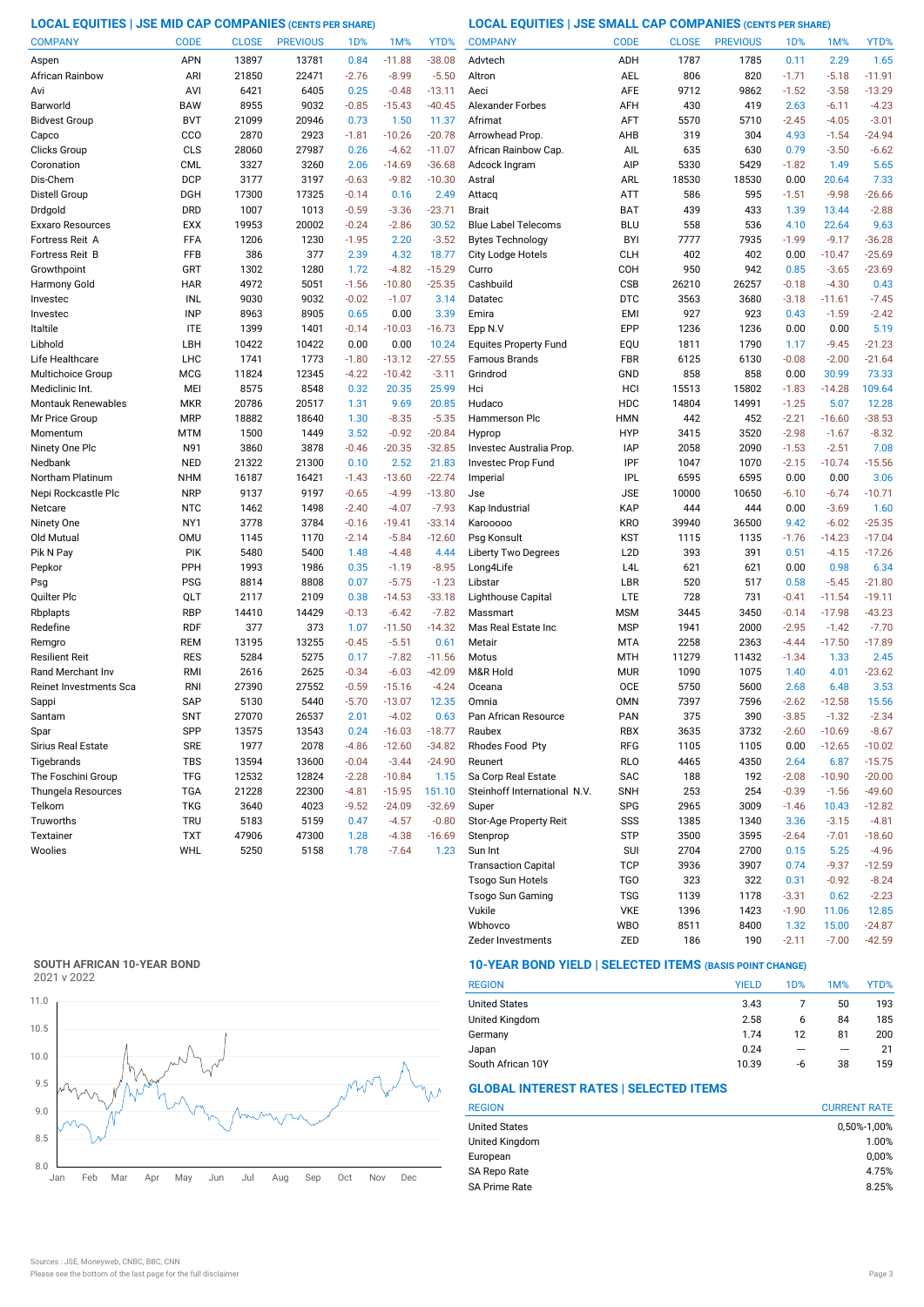### **EUROPEAN INDICES**

normalised percentage performances



**AMERICAN INDICES**

normalised percentage performances



#### **ASIAN INDICES**

normalised percentage performances



#### Please see the bottom of the last page for the full disclaimer Page 3

#### **GLOBAL MARKETS EUROPEAN MARKET COMMENTARY**

#### SELECTED HEADLINES

European stocks retreated further on Tuesday amid fears that central banks will be forced into aggressive monetary policy tightening with inflation remaining high. The pan-European Stoxx 600 dropped 1.2% by the close, having initially climbed 1% at the start of the session. Retail stocks fell 2% to lead losses while banks added 1.3%. On the data front, German inflation accelerated to a five-decade high of 7.9% year on year by national standards in May, official figures confirmed Tuesday. The U.K. unemployment rate rose slightly in the three months to April to 3.8%, the Office for National Statistics revealed Tuesday. Meanwhile, job vacancies rose to a record 1.3 million.



#### **AMERICAN MARKET COMMENTARY**

#### SELECTED HEADLINES

US fell on Tuesday as the S&P 500 dipped further into bear market territory and rates surged as investors braced for further rate hikes from the Federal Reserve. Tech saw a brief rally during the trading session, led by shares of Tesla, Microsoft and Nvidia. Tuesday's moves came ahead of the Federal Reserve's closely watched policy meeting which comes to a close later today. Investors on Tuesday digested another important inflation reading of May's producer price index, which showed that wholesale prices rose 10.8% and hovered near a record pace.



#### **ASIAN MARKET COMMENTARY**

#### SELECTED HEADLINES

Shares in Asia-Pacific were mixed in early morning trade following overnight losses on Wall Street as the S&P 500 fell deeper into bear market territory. China's industrial output climbed 0.7% in May as compared with a year earlier, official data showed today, rising from the April's 2.9% decline. The reading for May came in above expectations by analysts in a Reuters poll for a 0.7% drop. Meanwhile, retail sales in May fell 6.7% year-on-year, better than the expected 7.1% fall predicted by analysts in a Reuters poll.